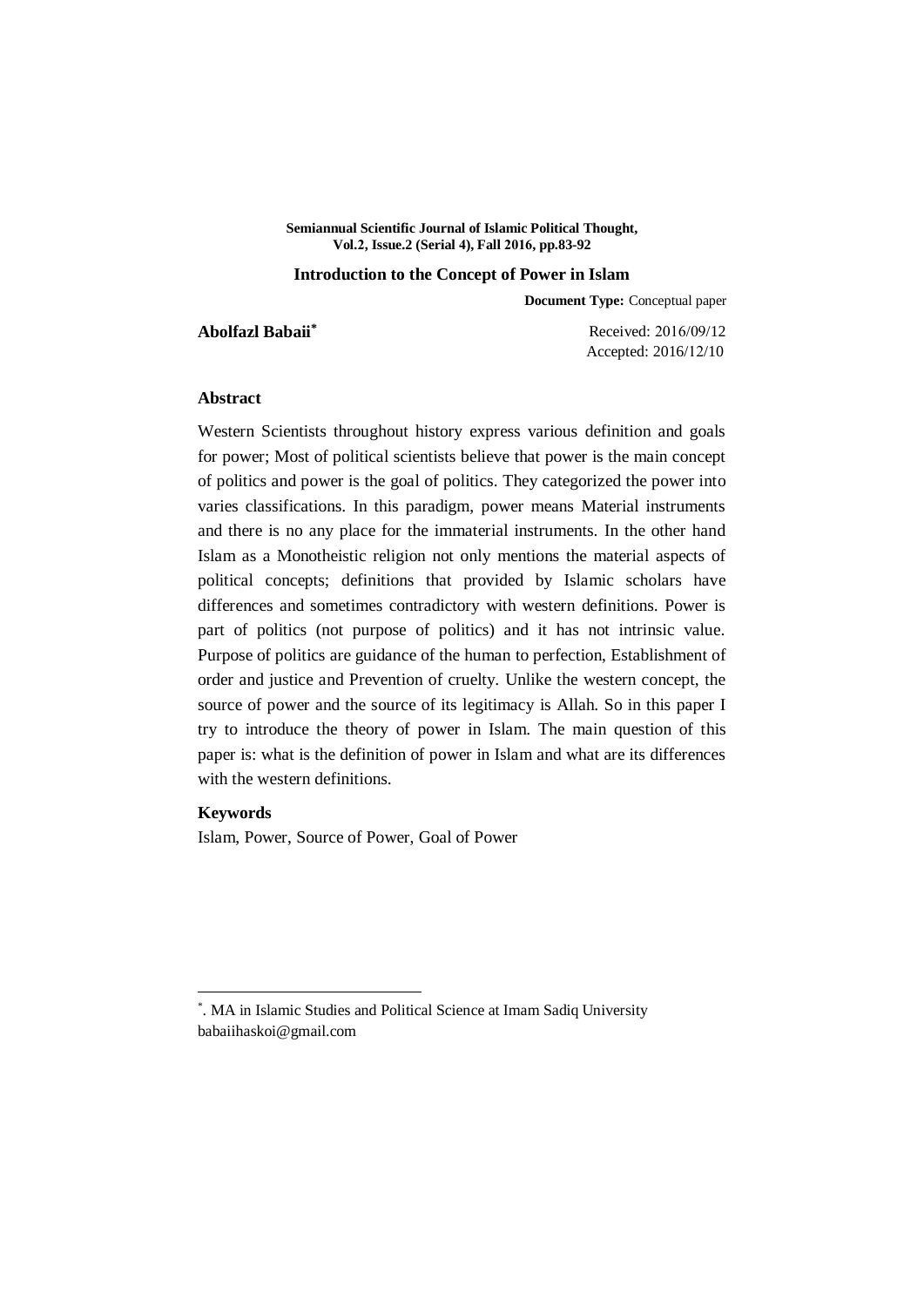## **Introduction**

Power is the one the most complicated concept in the Social Sciences. Every school according to it's epistemological, ontologically and Methodology has its own definition.

Islam as a Monotheistic religion not only mentions the material aspects of political concepts. Existence of statements such as Happiness, guidance, divine, human dignity and divine purpose have led to expressing another definition that have differences and sometimes contradictory with western definitions. For example Morteza Motahhari said 'the relation between religion and politics is like the relation between body and soul and neither without the other has not value (Motahhari (c), 2002: 31).

In Islam, concept of power and all of its aspects such as instruments of taking the power, Preserving and display the power, legitimacy of power, source of power and its goal Regardless of the spiritual dimension is invalid. In this paper I will try to introduce the concept of power in Islamic paradigm.

### **1. Significance of Study**

The present study attempts to address the Islamic theory of power and its differences with the western theories. More specifically this study tries to address the following questions:

1. What is the definition of power in the Qur'an and what are its differences with western definitions.

- 2. What are the sources of power in The Qur'an?
- 3. What are the types of power in The Qur'an?

## **2. Procedure**

Most of the research's references of this study are from the Qur'an or from the credible interpretations of Qur'an. The Qur'an is the sacred text of Islam, which Muslims believe to be a revelation from God to Muhammad (who is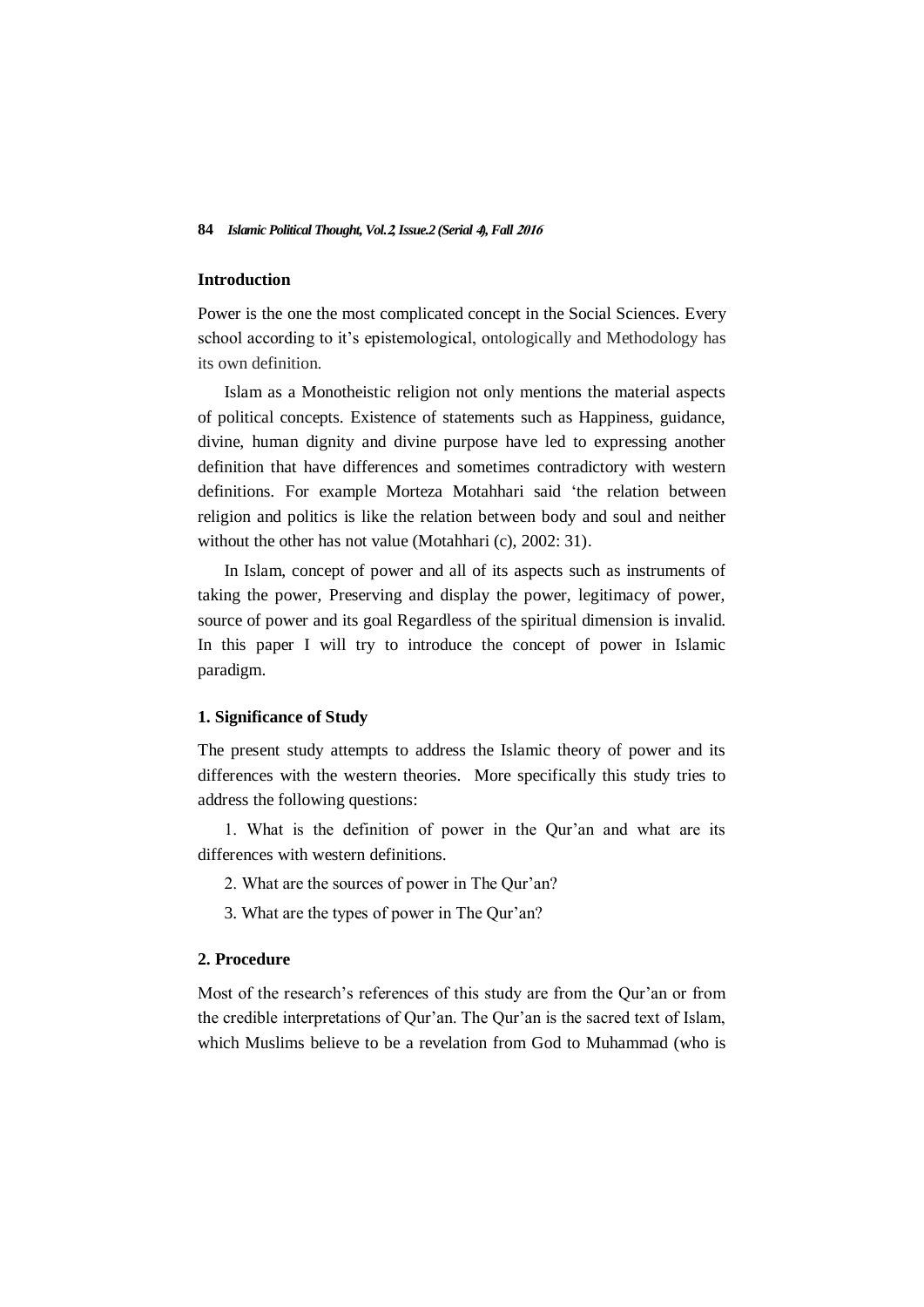considered in Islam to be the greatest messenger and prophet). The Qur'an consists of 114 units, known as surah. The Holy Qur'an as the word of God and the miracle of the Muhammad (P.B.U.H) is a book that has come to Human Training in order to leads his from Darkness of Ignorance to happiness and guidance. So the following theory of power is not theory of a particular Islamic cult or group; therefore all Muslims should agree with that.

## **3. Definition of Power in The Qur'an**

At first glance, Qur'an see power as a blessing that can be used for achieving lofty ideals of human society. Allameh Tabataba'i said: "The kingdom (and power) is one of the bounties of Allah; it has the potential of using in the good way such as improving the human society" (Tabataba'i (a), 1996: 131).

In the Qur'an power and Strength is a prerequisite for combating corruption. In story of Moses in Qur'an, he asked God to empower him with courage, fluent tongue and Aaron:

Go to the Pharaoh; he has become a rebel. Moses said, "Lord, grant me courage. Make my task easy. And my tongue fluent. So that they may understand me. Appoint a deputy (for me) from my own people. Let it be my brother Aaron. To support me. (TA-HA, verses 24-31).

In other words, power is a tool and it is important that in which way (good or bad) to be used. Power in Islam is not Nietzschean power but the power that rises from it all excellent traits of humanity such as compassion and kindness.

The desire for power in humans is an innate and unlimited desire; in some verses, Qur'an show that this desire is an innate desire. For example in verse 120 of surah TA-HA the Satan whispered to Adam and said "shall I direct you the Tree of Eternity and a kingdom which never decays". In this ayah, kingdom is the symbol of power. In the next verse Adam accepted this suggestion and ate fruits of a forbidden tree; so these verses show that there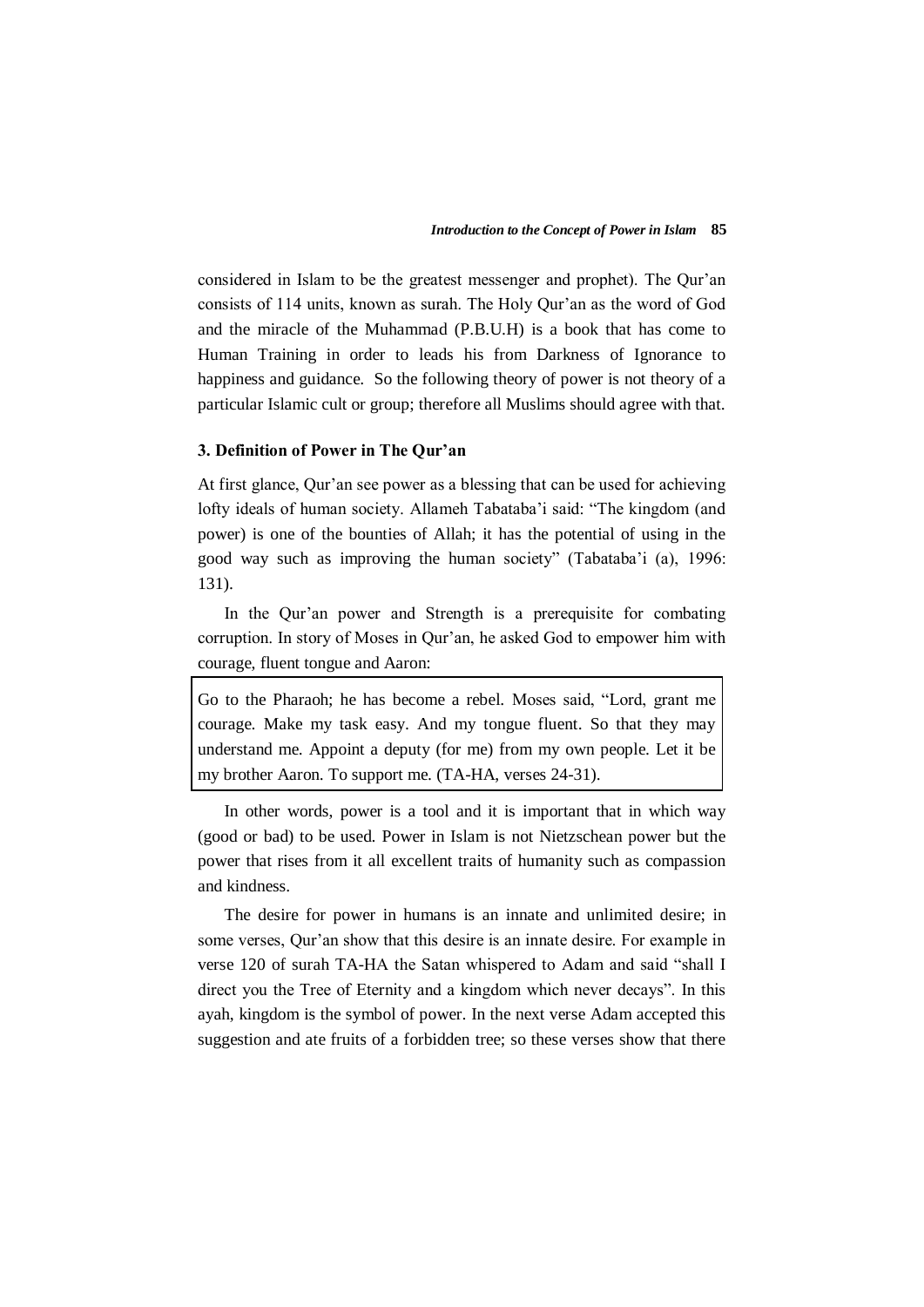is the tendency to power in Adam and in every person. (Mesbah Yazdi, 1998: 126):

But the Shaitan made an evil suggestion to him; he said: O Adam! Shall I guide you to the tree of immortality and a kingdom which decays not? ( TA-HA, verse 120)

In the Qur'an, power means dignity. Therefore, any power that is on a path outside the circle of dignity is corrupt power. Dignity (in Arabic: ألعزة) in the word means invincibility that prevents human being from being defeated. In the Our'an, the word dignity has been used in the same literal sense. One consequence and achievements of dignity is independence of society in different aspects of political, cultural and economic that tend to strengthen and political power (Hagh Panah, 2002). According to Qur'an, dignity is specific to God, the prophet and the believers:

Honor belongs to God, His Messenger and the believers (AL-MUNAFIQOON, verse 8)

According to this ayah anyone, any group or any country that seeking dignity must obey God in every aspects of their life; because he is superior to all of the universe. In ayah 139 of Allah says to the believer:

Do not be discouraged or grieved. You alone will have true dignity if you only are true believers (AL-E-IMRAN, verse 139)

# **4. The Material Components of Power**

Power is a multifaceted phenomenon and includes Complex issues of politics, economics, culture and society. Political power needs Military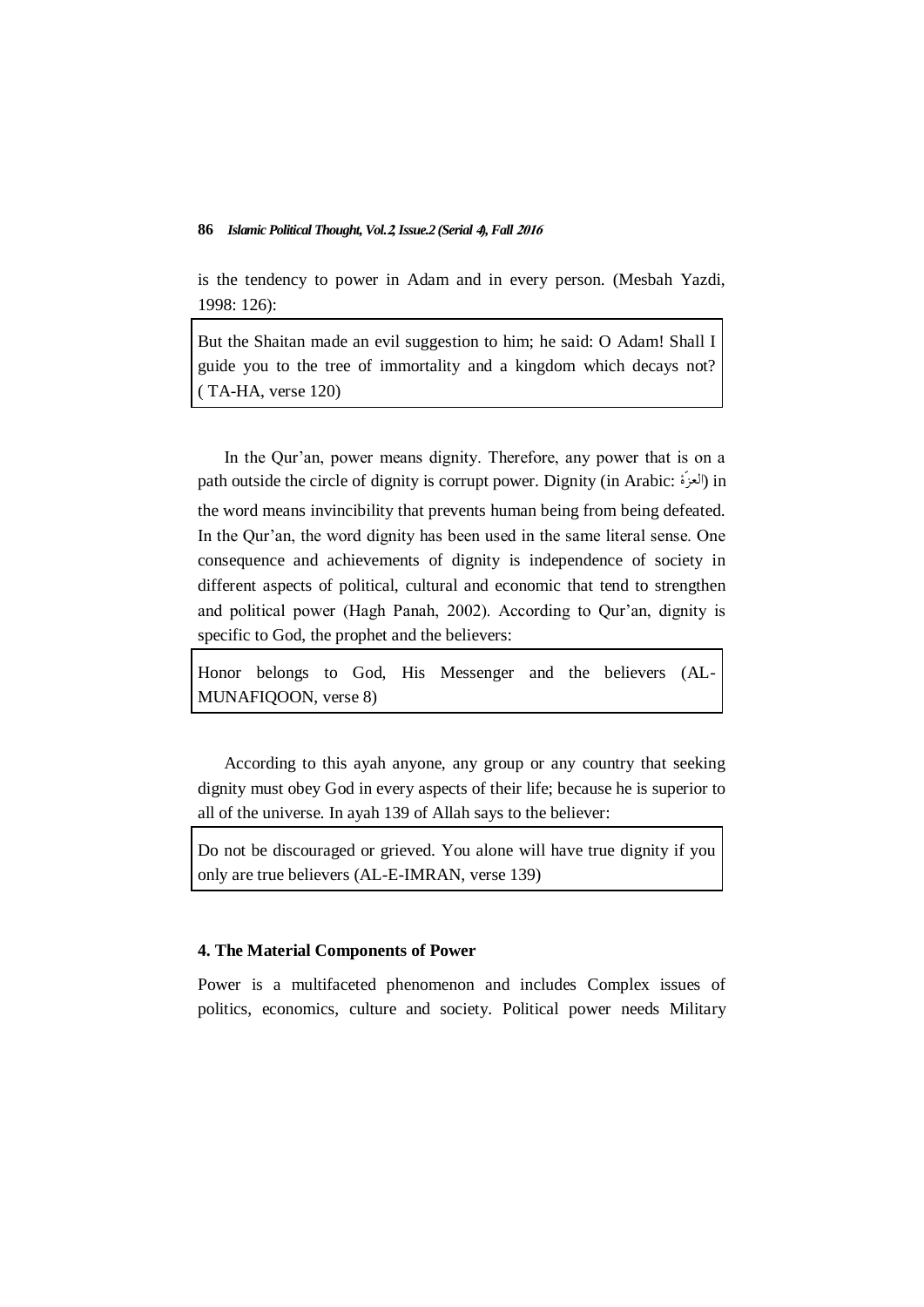capabilities; so the Qur'an emphasizes on military power and defense preparedness and encourages Muslims to strengthening their military power:

Against them make ready your strength to the utmost of your power, including steeds of war, to strike terror into (the hearts of) the enemies, of Allah and your enemies, and others besides, whom ye may not know, but whom Allah doth know. Whatever ye shall spend in the cause of Allah, shall be repaid unto you, and ye shall not be treated unjustly (AL-ANFAL, verse 60).

According to Allameh Tabataba'i Pretending to power also will cause to frightening the enemies (Tabataba'i (b), 1996: 117).

Islam is religious of power that does not accept surrender to the enemy (Motahhari (a), 1997: 322):

If anyone aggresses against you, so aggress against him with the likeness of that which he has aggressed against you.

Motahari also said that Muslims at any time most be strong as far as possible In terms of military and defense against the enemy (Motahhari (b), 1998: 119).

## **5. Non-Material Components of Power**

Qur'an has more emphasis on Non-material components of power. In some verses, Qur'an has emphasized on metaphysical and unseen powers in war against enemies:

When you said to the believers: 'Is it not enough for you that your Lord should reinforce you with three thousand angels sent down upon you? (AL-E-IMRAN, verse 124).

And when you (Prophet Muhammad) prayed to your Lord for help, He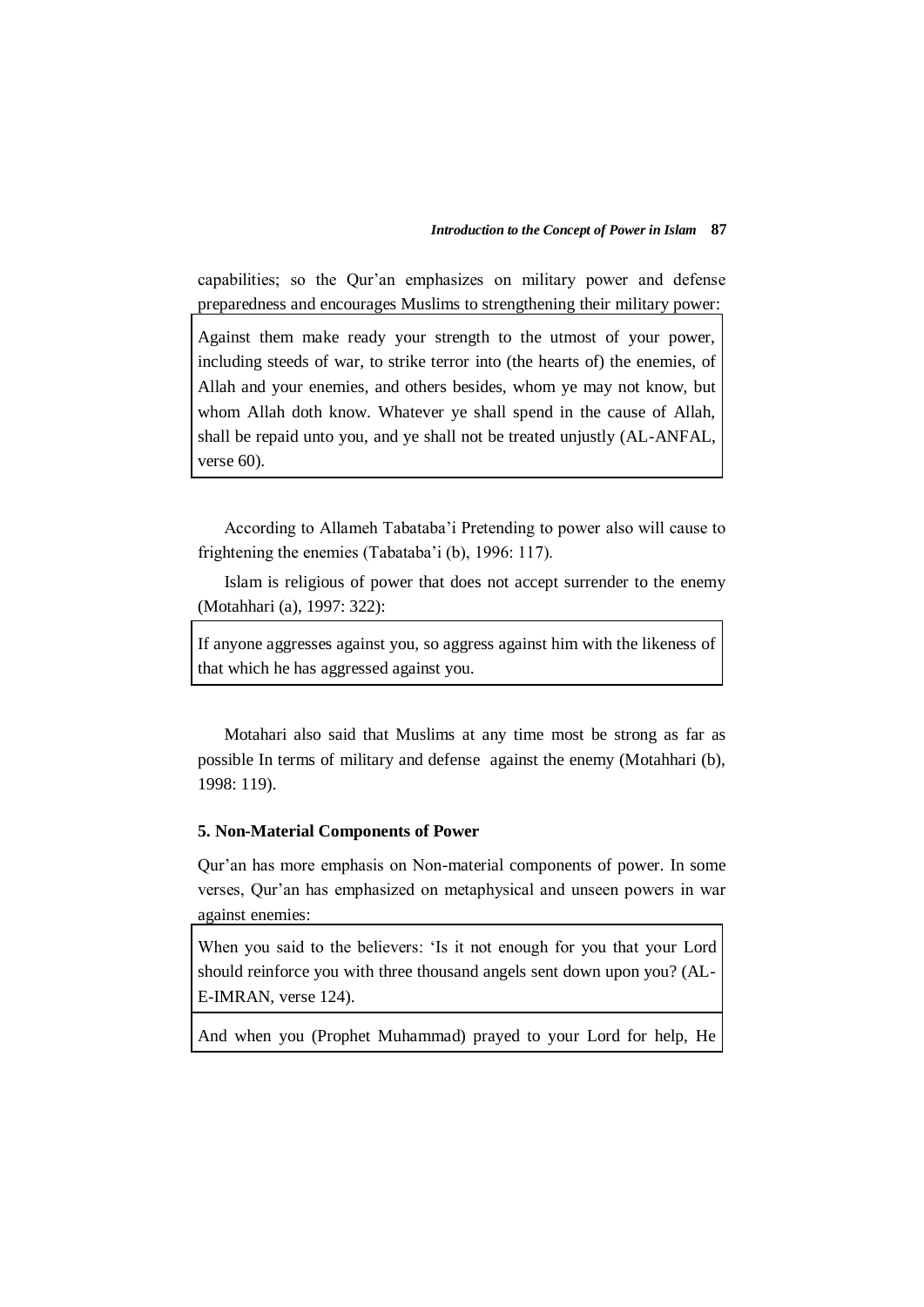answered: 'I am sending to your aid a thousand angels in succession (AL-ANFAL, verse 9)

Perhaps the power arising from Angels not be under political power however that is the Spiritual factor that has political and social results.

## **5-1. Some of the Non-Material Component of Power in Islam**

# **A) Belief in the Unseen**

Believing in the unseen is one the most important features of the believers in the Qur'an that emphasized in the beginning of Qur'an:

This is the Book; in it is guidance sure, without doubt, to those who fear Allah [believers]; Who believe in the Unseen (AL-BAQARA, verses 3-4).

There are many example in Qur'an about 'unseen helps' to the Muslims and believers. In some verses of Qur'an, God helped the Muslims with the unseen army:

God gave confidence to His Messenger and the believers and helped them with an army which you could not see (AL-TAWBA, verse 26).

then God gave him confidence and supported him with an army which you did not see (AL-TAWBA, verse 40).

Believers, recall God's favor to you when the army attacked you. We sent a wind and the armies, which you did not see, to support you (AL-AHZAB, verse 9).

**B) Belief in Allah, Steadfast and Persevering**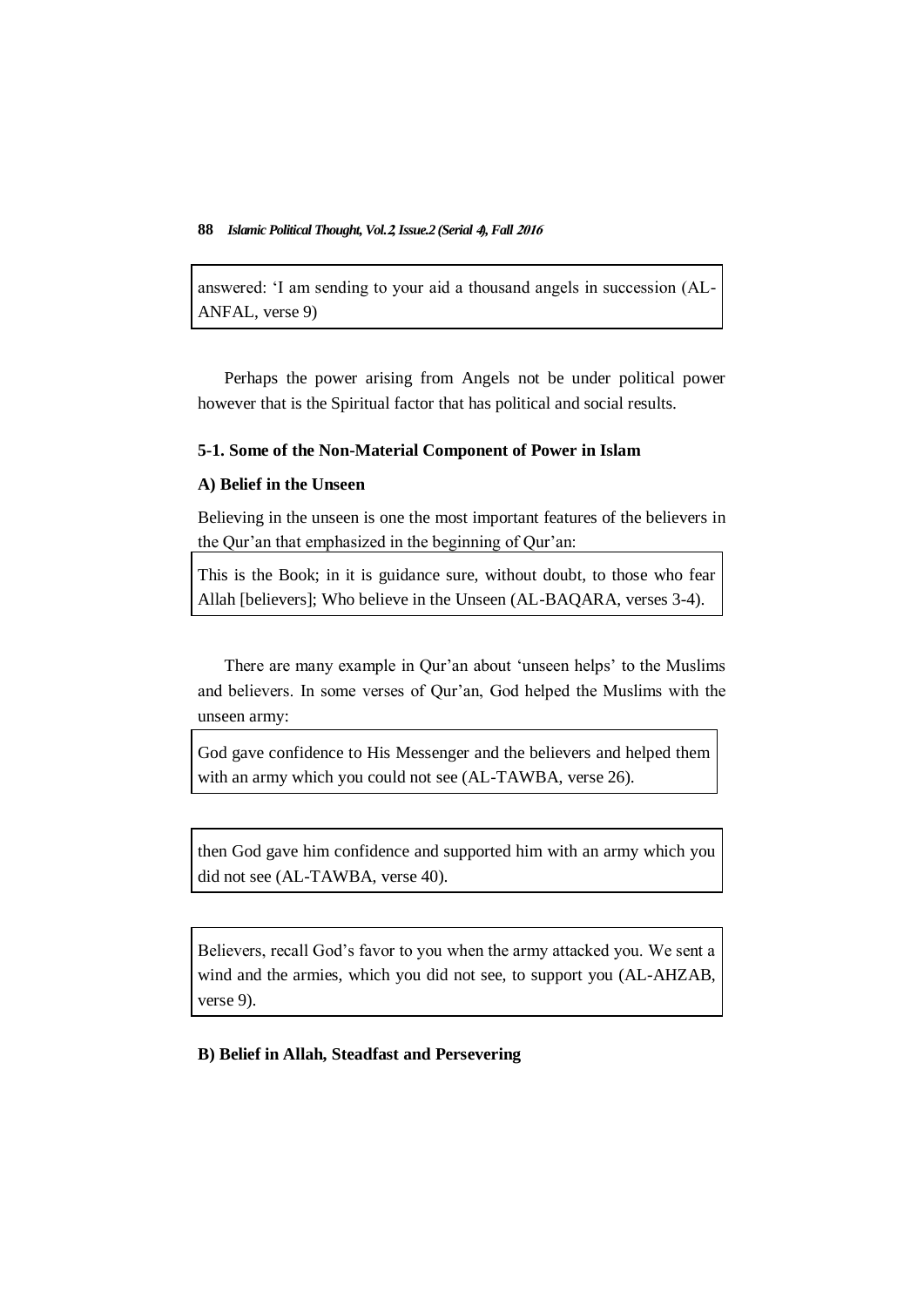There are some ayahs in Qur'an that talks about the importance of belief in Allah with steadfast, persevering and patience. These Features caused to unseen helps and victory of Muslims and believers in wars:

It will take only twenty of your men who are steadfast (in prayer) to defeat two hundred unbelieving men. Your two hundred men would defeat their two thousand (AL-ANFAL, verse 65).

# **C) Knowledge and Wisdom**

There are two major views on the kind of relationship of power and knowledge: Some experts know wisdom and knowledge as a prelude to power and other see power as prelude to knowledge (Feirahi, 2002: 18).

In Islam, who has knowledge has power; Knowledge has a valuable place In Qur'an; but according to following ayah, knowledge with faith in God has value in Islam:

Allah will exalt those who believe among you, and those who have knowledge, to high ranks (AL-MUJADILA, verse 11).

The Qur'an consider "those who know" superior "those who do not know":

"Are those who know equal to those who do not know? (AZ-ZUMAR, verse 9)

Encouraging Islam in learning knowledge caused to flourishing Islamic civilization over the centuries.

In another ayah of Qur'an wisdom and power have come together:

Dawood slew Jalut, and Allah gave him kingdom and wisdom, and taught him of what He pleased (AL-BAQARA, 251).

**D) Unity**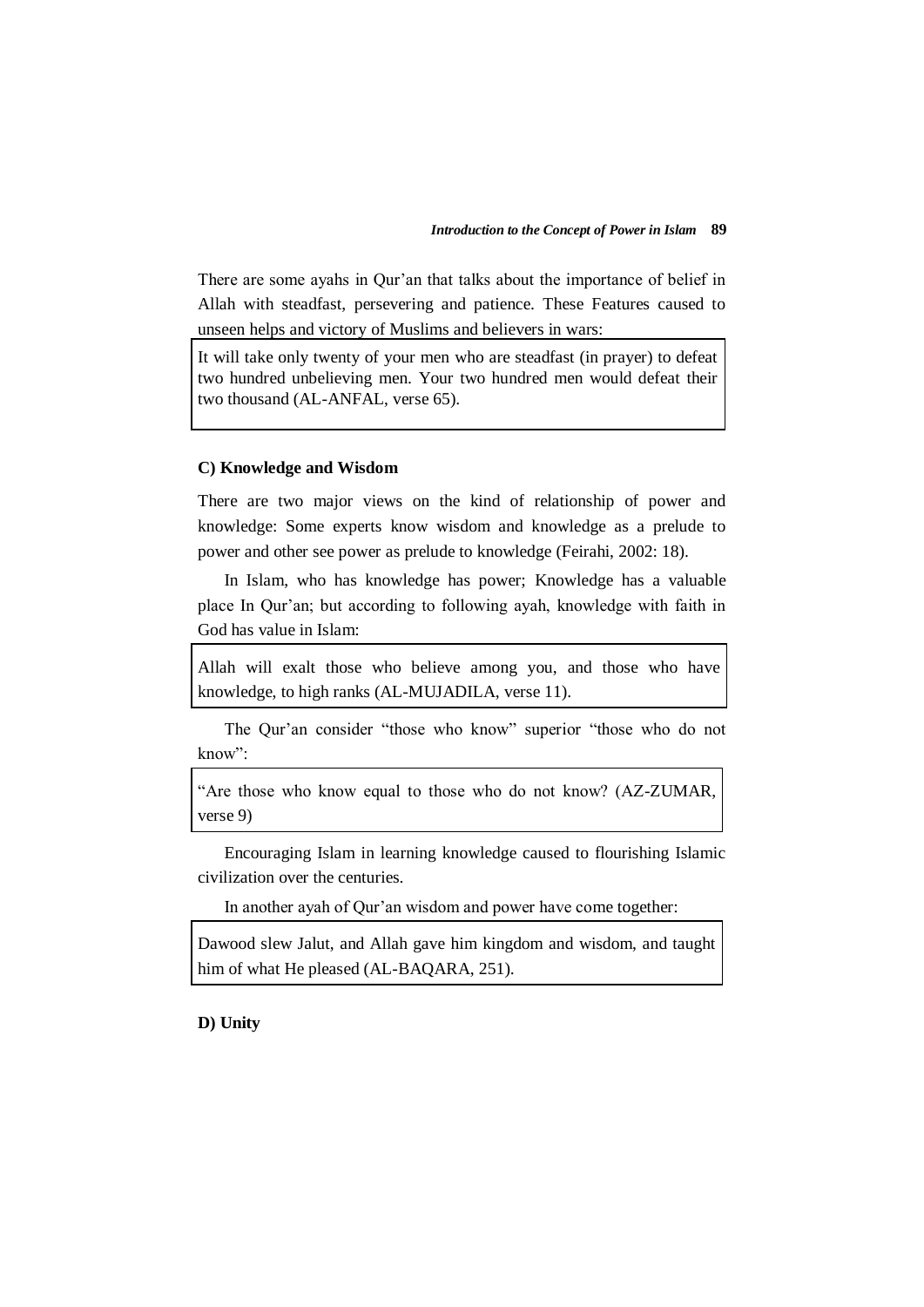Another non-material component of power from the perspective of the Qur'an is the unity of Individuals and members of the community. Power is not possible without unity (Motahhari (a), 1997: 131). In the Qur'an, God has given great importance to the unity of the Muslims and see the union as one of its blessings to the Muslims:

And hold fast to the Bond of Allah, together, and do not scatter. Remember the Favor of Allah bestowed upon you when you were enemies, and how He united your hearts, so that by His Favor you became brothers. And how He saved you from the Pit of Fire when you were on the brink of it. (AL-E-IMRAN, verse 103)

God emphasizes that if there is division among Muslims, dignity and power of the Muslims will be lost:

do not dispute with one another lest you should lose courage and your resolve weaken (AL-ANFAL, verse 46).

#### **E) Leadership (Imamah)**

Usually the leader is the organizer of forces and power. Without leadership in society, Power cannot be held. Ali ibn Abi Talib, the first Imam of Shia said: 'The position of the head of government is that of the thread for beads, as it connects them and keeps them together. If the thread is broken, they will disperse and be lost, and will never come together again' (Nahjul Balagha, sermon 146). Also prophet Mohammad emphasized on Imam and leadership in community and said; 'If a man dies while he does not know the Imam of his time, he will die a death of ignorance' (al-Manaqib, 1960: 246).

### **6. Types of Power (Legitimate and Illegitimate)**

The Qur'an categorize the power in legitimate and illegitimate. If the power was in the hand of non-religious ruler and ruler was not appointed by God this power is illegitimate or idol (in Arabic: طاغوت). So according to the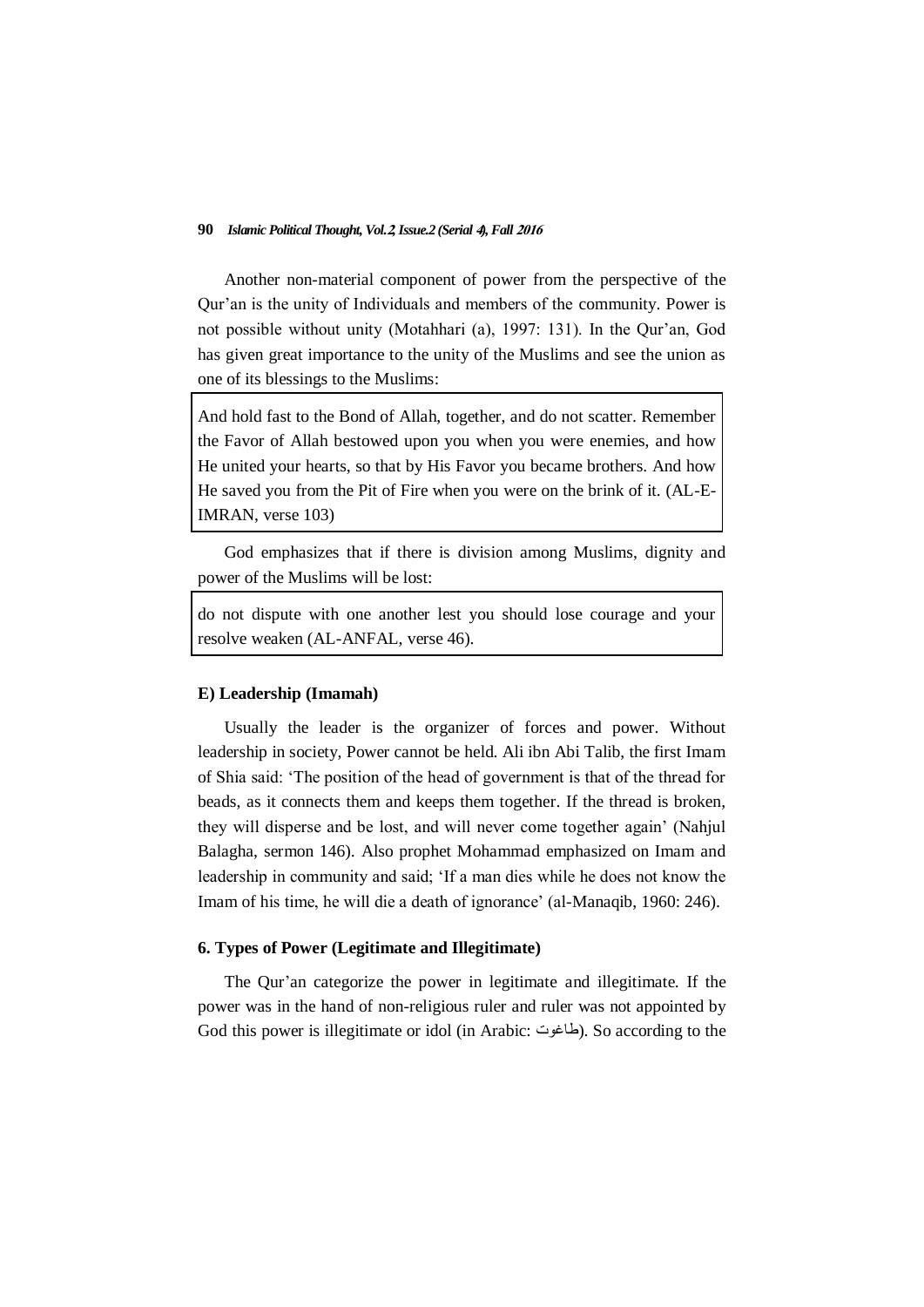Qur'an it is possible to be a democratic ruler while being an illegitimate ruler. Therefor Obedience of unbelievers is forbidden in Islam:

Believers, if you obey the unbelievers, they will turn you back to disbelief and you will become lost (AL-E-IMRAN, verse 149).

According to Qur'an, Muslims must obey God, His Messenger, and their 'qualified leaders':

Believers, obey God, His Messenger, and your (qualified) leaders (AN-NISA, verse 59).

These qualified leaders must have 'Ismah' (in Arabic: عِصْمَة, means immunity from sin) and all Muslims must obey them (Fakhr Razi, 1979: 113). According to the Qur'an the main goal of every prophet have been an invitation to God's obedience and his worship:

We sent a Messenger to every nation, saying: 'Worship Allah and avoid the idols (AN-NAHL, verse 36)

## **Conclusion**

Regarding the presented and discussed ayahs and books, we can conclude that power in the Qur'an has some differences with the western definition. In the Qur'an, power means dignity; power in the Qur'an is a tool (not purpose) and it is important that in which way (good or bad) to be used. Qur'an has more emphasis on non-material component of power (and unseen helps) than material component; but also emphasizes on military power and defense preparedness and encourages Muslims to strengthening their military power. At the end, The Qur'an categorize the power in legitimate and illegitimate and asks all Muslims to obey God, his Messenger, and their qualified leaders (legitimate power) and avoid the idols (illegitimate power).